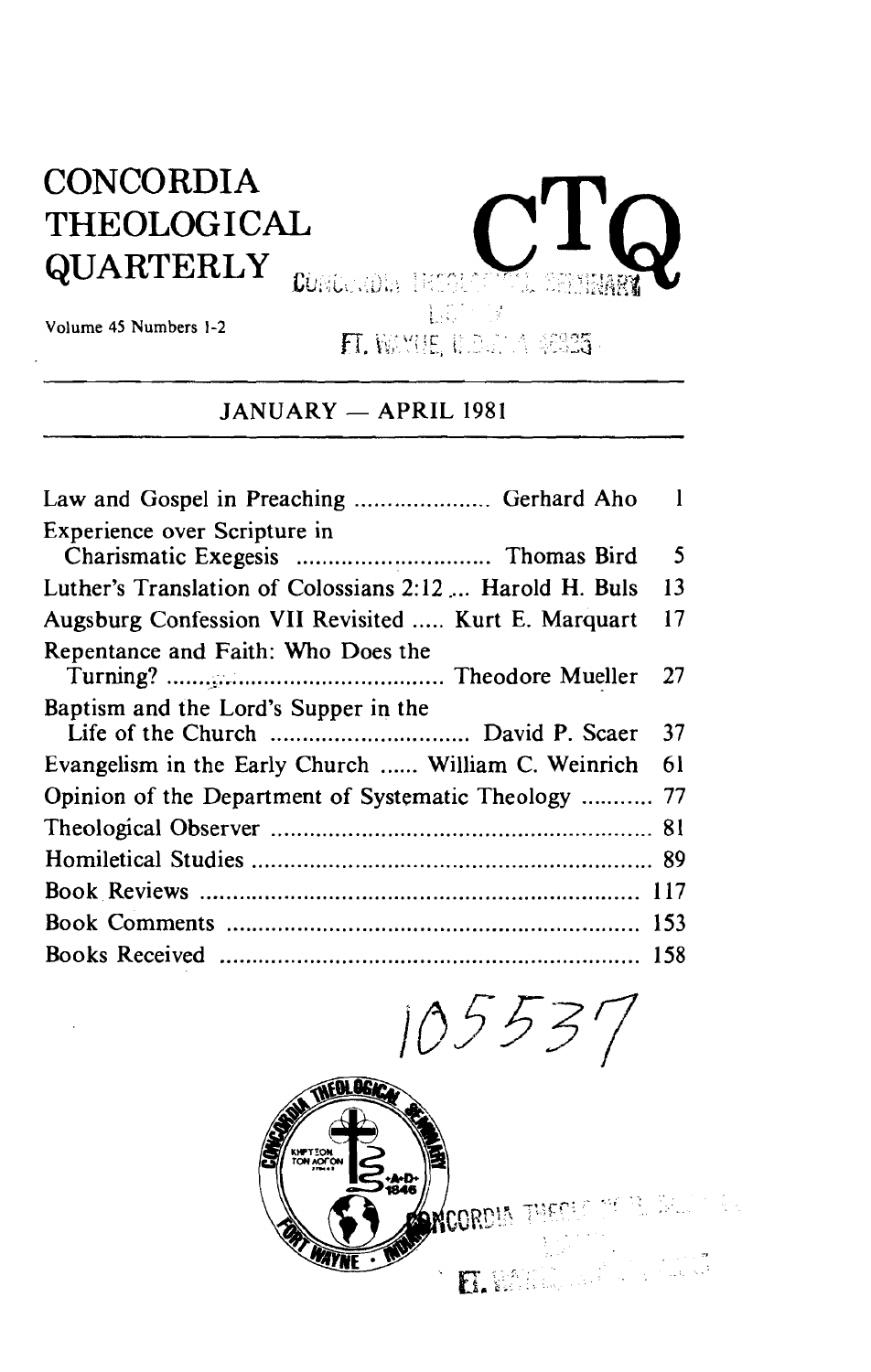## Repentance and Faith: Who Does the Turning?

### **The Language and Its Implications**

#### Theodore Mueller

"Repent and believe," says our Lord throughout the Old and New Testaments. And throughout the centuries the question has been debated as to who performs the turning away from sin and turning to the Lord. The same question also pertains to faith: Who "performs" the believing? To what extent is the one named as the subject of the two verbs engaged in the activity. state, or process expressed by these verbs?

Modern Protestant theology maintains that the individual indeed performs the activity of turning and believing. He decides to turn to and believe in Christ. Some go so far as to say that the individual is totally and solely responsible for achieving repentance and faith. Bill Bright takes this position: "I repent means that I change my attitude toward my sins," a sentence found in a section stressing "what I must do to appropriate God's love and forgiveness." J. Goetzmann expresses the same thought: "Repentance is regarded as an act open to man and as a duty. It is a possibility given to man by God as an eschatological gift of grace, and it is also a duty required of him."<sup>2</sup>

The Lutheran Confessions state the opposite position: Of his own free will man is not able to repent and believe. "These are the two chief works of God in men, to terrify and to justify and quicken the terrified,"<sup>3</sup> which is a definition of repentance. The Formula of Concord treats the subject in depth: "Through the fall of our first parents man is so corrupted that in divine things, concerning our conversion and salvation, he is by nature blind and does not and cannot understand the Word of God when it is preached, but considers it foolishness; nor does he of himself approach God, but he is and remains an enemy of God until by the power of the Holy Spirit through the Word which is preached and heard, he is converted, becomes a believer, is regenerated and renewed."4 And the Formula declares: "Holy Scriptures ascribes conversion, faith in Christ, regeneration, renewal, and everything that belongs to its real beginning and completion in no way to the human powers of the natural free will, be it entirely or one half or the least and tiniest part, but altogether and alone to the divine operation and the Holy Spirit, as the Apology declares. To some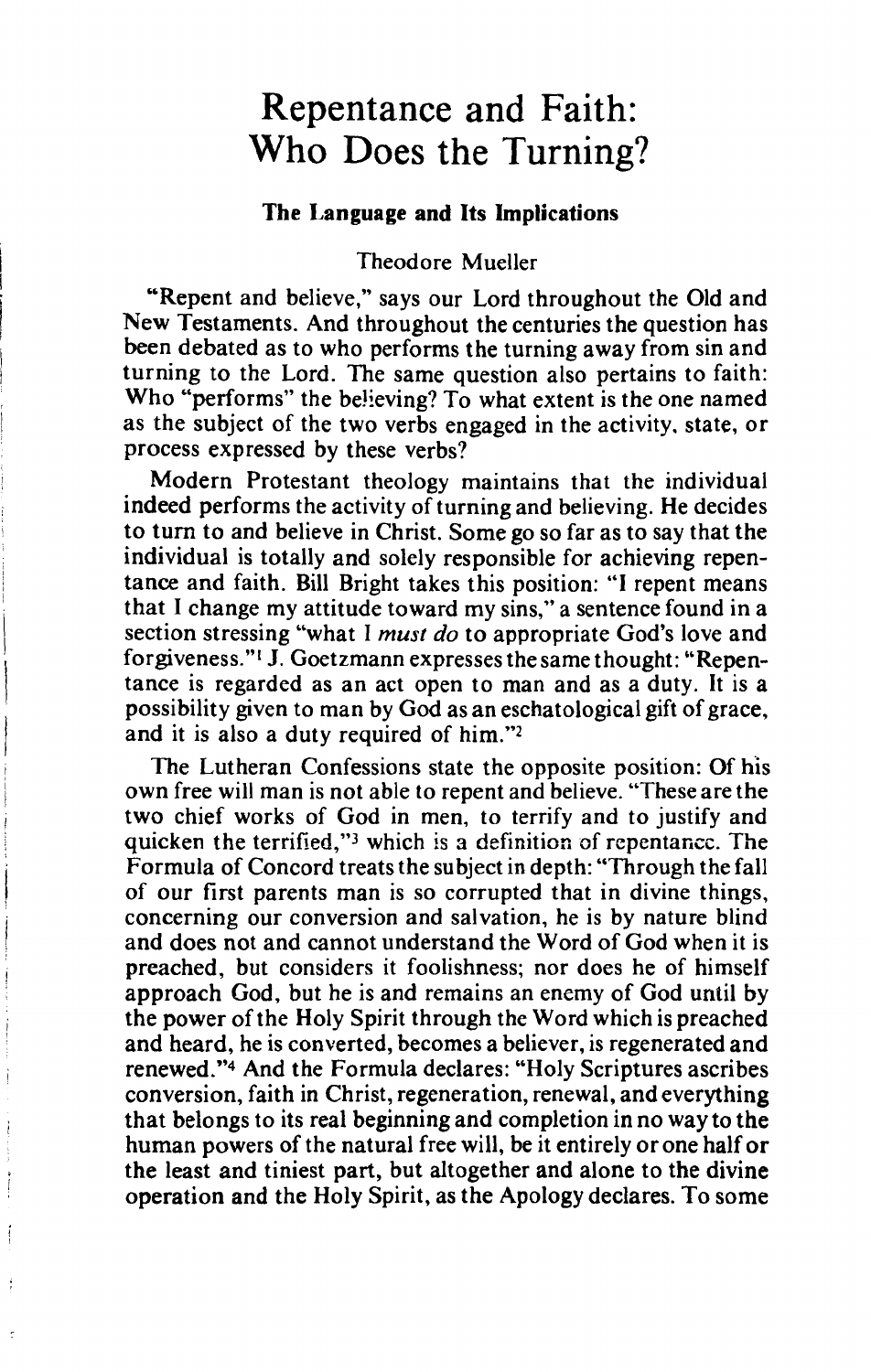extent reason and free will are able to lead an outwardly virtuous life. But to be born anew, to receive inwardly a new heart, mind and spirit, is solely the work of the Holy Spirit."5 With respect to the efficient cause man's natural powers cannot contribute anything or help in any way.<sup>6</sup>

The Lutheran position is crystal clear concerning man's action in his repentance and faith. Yet many well-meaning people wonder: God commanded it. Therefore, is it not man who performs it? Why else command it? When we say, "I repent," and, "I believe," is it not I who do the turning and believing? Does not our language imply such a performance? Recent developments in linguistics bring new light to this problem and clarify what Scripture says. And although turning to the secular discipline of linguistics for a theological explanation might be startling to some, it should not be considered unusual; for orthodox theology is based upon the language of Scripture, and a poor understanding of language produces bad theology.

The explanation presented here draws on a few grammatical concepts which must be understood first in order to apply them to the subject of repentance and faith. I beg the indulgence of the reader while wending my way through the thicket of the grammatical forest; it is, however, a clear and easy path and requires no special knowledge of linguistics or related disciplines. It is part of the daily usage of every speaker. A sentence usually consists of a verb and a subject as in the following cases:

I drove to St. Louis.

I write a paper.

I am preaching God's word.

The verb expresses an action; the subject often states who performs the action, the doer. In grammatical terms the doer is called the agent and is defined as the instigator of the action. The agent decides to perform, and carries out the action by his own power and energy. The problem arises when it is assumed that every subject is the agent of what is expressed by the verb. In the sentence, "The window broke," did the window instigate the action of breaking? Of course not. The verbs mentioned in the above examples belong to a category of verbs which express an action, a dynamic event. These verbs require an agent and are, therefore, called "action verbs."

Other verbs express not an action but a state or a situation:

I like chocolate.

I **doubt your words.** 

**<sup>I</sup>**know French.

This category of verbs expresses a stative situation and is,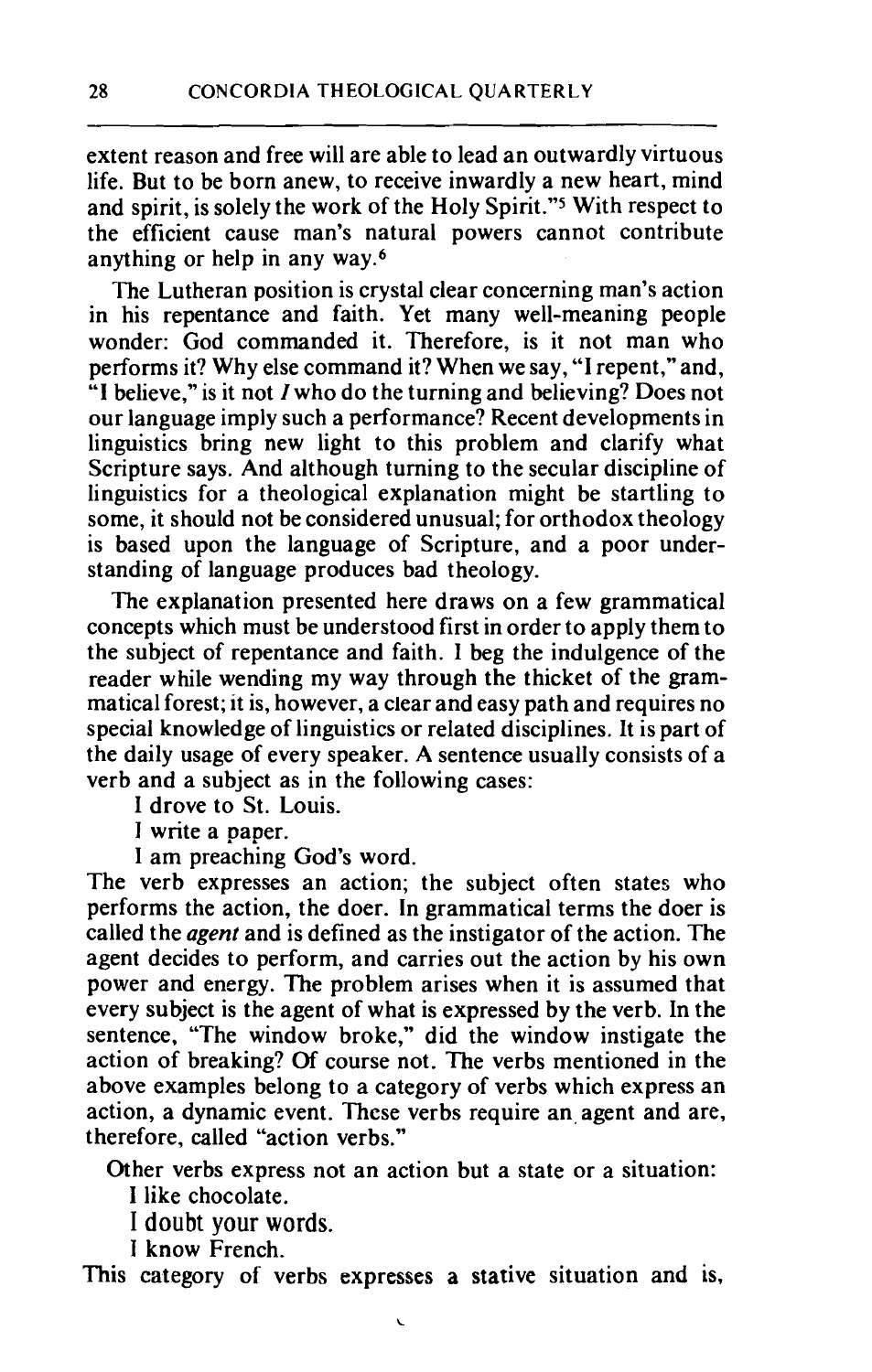therefore, referred to as "stative verbs." They express a psychological state of mind or emotions; they specify a certain disposition or condition. The subject of sucha verb usually names the person or thing which is in that state. That kind of a subject is called an *experiencer* to distinguish it from an *agent.* It specifies the one undergoing the sensation, emotion, or cognition.

Action verbs are distinguished from stative verbs in English by a simple test. The progressive tense can only be used with action verbs:

I am driving to St. Louis.

I will be writing a paper.

I am preaching God's Word.

The progressive tense cannot be used with stative verbs:

\*I am liking chocolate.

\*I am doubting your words.

\*I am knowing French.

The verbs *hear* as opposed to *listen* and *see* as opposed to *look*  illustrate the distinction between action and stative verbs and between agent and experiencer:

**1** see a girl.

**1** hear music.

In these sentences the subject undergoes a sensation which he cannot avoid unless he is blind or deaf. The subject is an experiencer. *Hear* and *see* are stative verbs. But the following sentences are different:

I look at a girl.

I listen to your words.

In these sentences the subject is the agent, determines to engage in the activity, and carries it out. Look and *listen* are action verbs.

This simple distinction is at the heart of the discussion about repentance and faith. The question can be restated: Are *repent*  and *believe* action or stative verbs? Do we perceive the subject of these verbs as agent or experiencer? Modern Protestantism views these verbs as action verbs and the subject as the agent, while Lutherans view them as stative verbs and the subject as the experiencer. Thus theology in this instance is reduced to a question of language, and of grammar in particular. Only sound linguistic analysis leads to sound theology. Resolving the linguistic and theological question is predicated on an analysis of the verbs *repent* and *believe.* The progressive conjugation can be applied as a test. English does not allow the use of a progressive tense with these verbs. We do not say, **\*"I** am repenting," or, \*"I am believing." Thus, in English these verbs are stative verbs. However, the Lord revealed His truth through the medium not of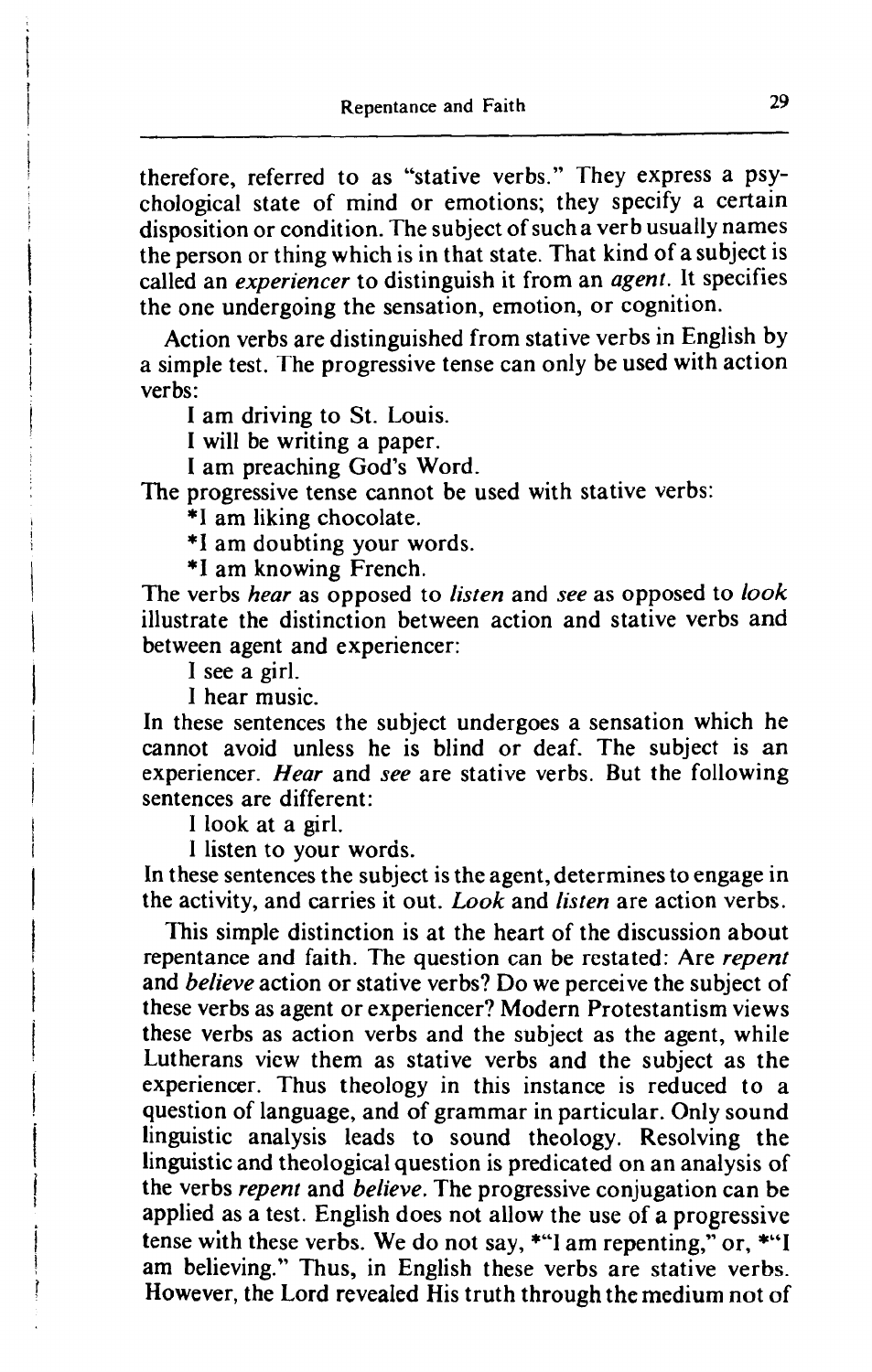English, but of the Hebrew and Greek languages. The analysis, therefore, must be based on the meaning which these words had in the original text of Scripture.

The Greek verb for *repent, metanoeo,* which renders the He brew *niham* ("feel regret"), is interpreted by Arndt, Bauer, and Gingrich as "to change one's mind," then as "feel remorse, repent, be converted." They cite non-biblical authors and then apply the meaning to Scripture. Goetzmann, in the article cited above, states that the preposition *meta* is used with verbs of motion and mental activity. "The change of mind involves the recognition that the previous opinion was false or bad; we get the meaning of feel remorse, regret. . . . The NT stresses the thought, the will, the *nous.*"7 Thus, this verb expresses a mental disposition. Accordingly, it belongs to the stative verb group. It is the English language which has introduced the notion of an action, not present in the original. Note that the verb *repent* does not describe the process of changing or turning. but rather refers to the resultant state of mind, a condition which is different from what it was before. The same is implied when a father tells his disobedient son, "When you have changed your attitude, you may come back."

The Greek verb *pisteuo* corresponds to the Hebrew verbs *batah*  ("to feel safe") and the hiphil of *'aman* ("to view as reliable, to trust") and is interpreted by Arndt, Bauer, and Gingrich as (I) to be convinced of. (2) to believe in, trust, in addition to being convinced. Harris summarizes his discussion of this verb as an intellectual apprehension, a simpie credence, the confident trust that an individual places in a divine person.8 Rossiter and Pearce, in their discussion of the role of trust in interpersonal communication, analyze the concept meticulously and describe how trust originates and increases. Trust is a belief, a state of mind towards someone; it is confidence or expectation and is generated not by an act of the will or a decision by someone, but rather "trusting behavior on your part sometimes produces trust in the other. ... All you can do is to offer trusting behavior in the hope that the other person will respond with trust."<sup>9</sup> Thus the verb *to believe* also expresses a psychological state, not an action. Trust in God develops and increases as a result of, or in reaction to His Word and promises, the means of grace, and not as a function of one's decision, effort, or activity.

The verbs *to repent* and *to believe* belong to the stative verb group. Therefore, the grammatical subject is an experiencer  $$ **that** is, one who undergoes the sensation, emotion, or cognition,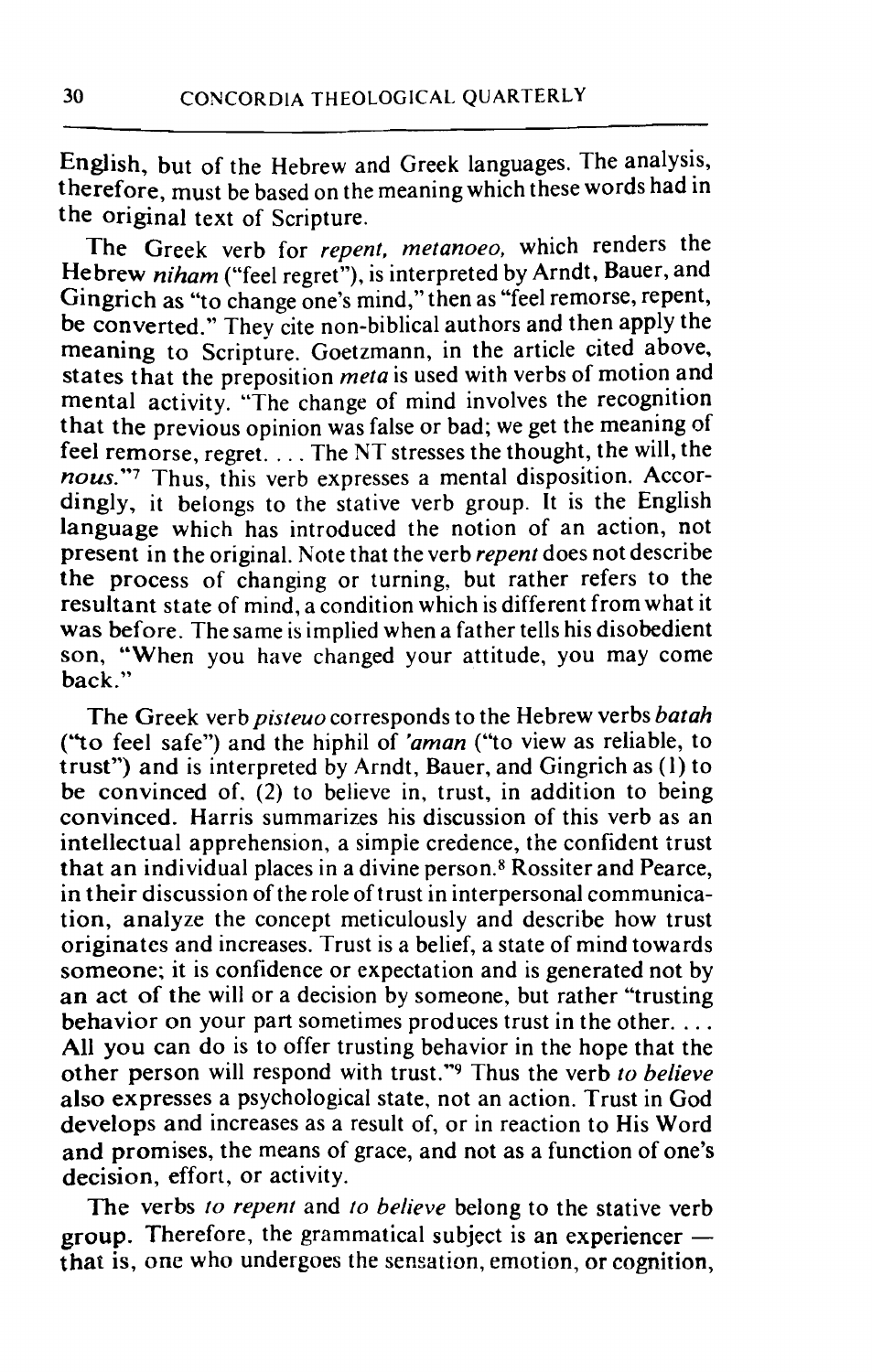and not the agent, or doer of the action. This grammatical analysis, therefore, supports the view expressed by the Lutheran Confessions and demonstrates clearly that man cannot play an active or decisive role in his conversion or his faith. The language implies as much.

Repentance frequently seems to imply more than a mere passive state. In such phrases as "produce deeds that are consistent with repentance" (Acts 26:20) and "unless you repent vou will all perish" (Luke **13:3)** it seems that actions are suggested, namely, good works. A problem arises when the fruits of repentance are confused with repentance proper. Good works are, indeed, expected and demanded, but as the evidence of the changed attitude. Just as the gifts brought to mother do not constitute love itself but a demonstration of it, so the good works are the demonstration of repentance, as expressed in the **NIV** translation, "prove their repentance by their deeds" (Acts 26:20). The verbs describing the good works (such as "give to the needy, help your neighbor, speak well of him, go to church, confess your Lord," etc.) are action verbs with an agent as subject. There the individual initiates and performs the deeds. Those actions prove and show the attitude and state of mind of a repentant person trusting in his Lord. But with respect to repentance and faith, however, the individual named as subject experiences the sensation or state, and only the Holy Spirit through the means of grace is the effective cause for this disposition.

Yet there remains the question of why does the Lord order repentance and faith if these verbs do not express actions. Normally stative verbs are not used in the imperative. We do not say, \*"Be healthy!" \*"Feel good!" \*"Like these vegetables!" However, the exclusion of the imperative is not an absolute rule with this category of verbs. We do say: "Trust me!" "Be cheerful!" "Cheer up!" Such expressions are encouragements, exhortations, and not commandments to be obeyed, and are analogous to the jussive and cohortative in Hebrew. Furthermore, Greek and Hebrew do not follow the rules of English grammar. The translators have rendered into English imperatives Greek and Hebrew forms which in those languages may not have had the same constraints as English. Thus, "Repent!" "Change your mind!" "Believe in your Lord!" "Trust Him!" are encouragements, rather than orders.

The distinction between the two types of verbs noted above has profound implications for the pastor's activities. Through his words **God** brings about repentance and faith, nurtures and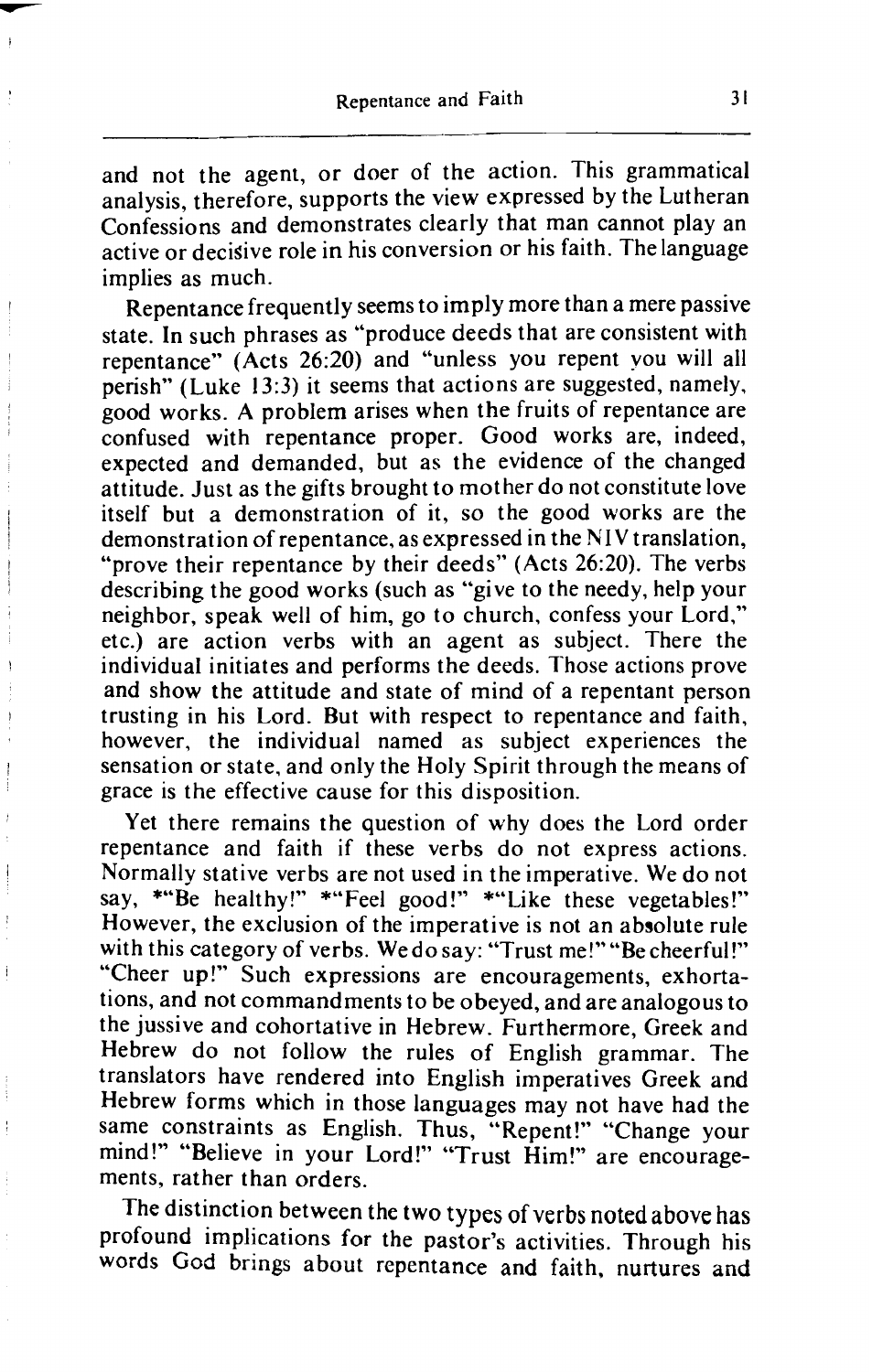strengthens trust in the Lord. An inept ambassador can do great damage by misrepresenting the message entrusted to him. So can the pastor when he misunderstands the nature and growth of faith. Repentance and faith, though not the same, are intimately related and go hand in hand. Every believer is in the state of repentance; to come to faith includes turning to the Lord. The practical implications which are discussed subsequently center around faith, but are applicable to repentance as well. Only faith is mentioned, particularly since the concept is so widely misunderstood and misrepresented today. When faith is presented as man's activity the impression is given that he must contribute man's activity the impression is given that he must contribute<br>something to his salvation - a form of work-righteousness. How we speak about faith does have serious implications and is well worth examining.

"To believe" is presented as an action verb denoting man's activity or accomplishment when it is demanded, ordered, commanded, required, prescribed or enjoined. Expressions like "faith is the only thing for you to do," "faith is all that is needed," "the only requirement," "the only contribution," "all God wants is faith," "you must believe," or any statement expressing constraint, duty, task, or obligation, imply that faith is an "act." The theological literature often labels faith as "the act of faith." **lo**  *Thompson's Chain Reference Bible* betrays the same attitude about faith when the references to faith are listed under such topics as "Faith Enjoined" and "A Fundamental Duty."

Faith is represented as man's act when it is made the condition for salvation. Conditional clauses, like "if you would only believe," "if you believe, you will be saved," make faith a stipulation man must meet. Note, however, that not all if-clauses fall into the same category. Conditionality must not be confused with statements expressing existing circumstances as in "if you have a fever, take two aspirins." Thus, "if you trust the Lord, you have salvation and all the promises which go with it," correctly identifies faith as the tool by which all of God's promises are appropriated; it states what has been expressed technically by the phrase, sola fide. Conditions are also expressed through restrictive clauses and have the same effect of stipulating something for man to achieve. Thus, the newer formulas of absolution add a relative clause to identify the beneficiary of the forgiveness: "There is forgiveness for all *who turn to Christ."ll* Such a clause restricts forgiveness to those who can meet the stated condition of repentance and faith, and will be interpreted as man's contribution to his salvation.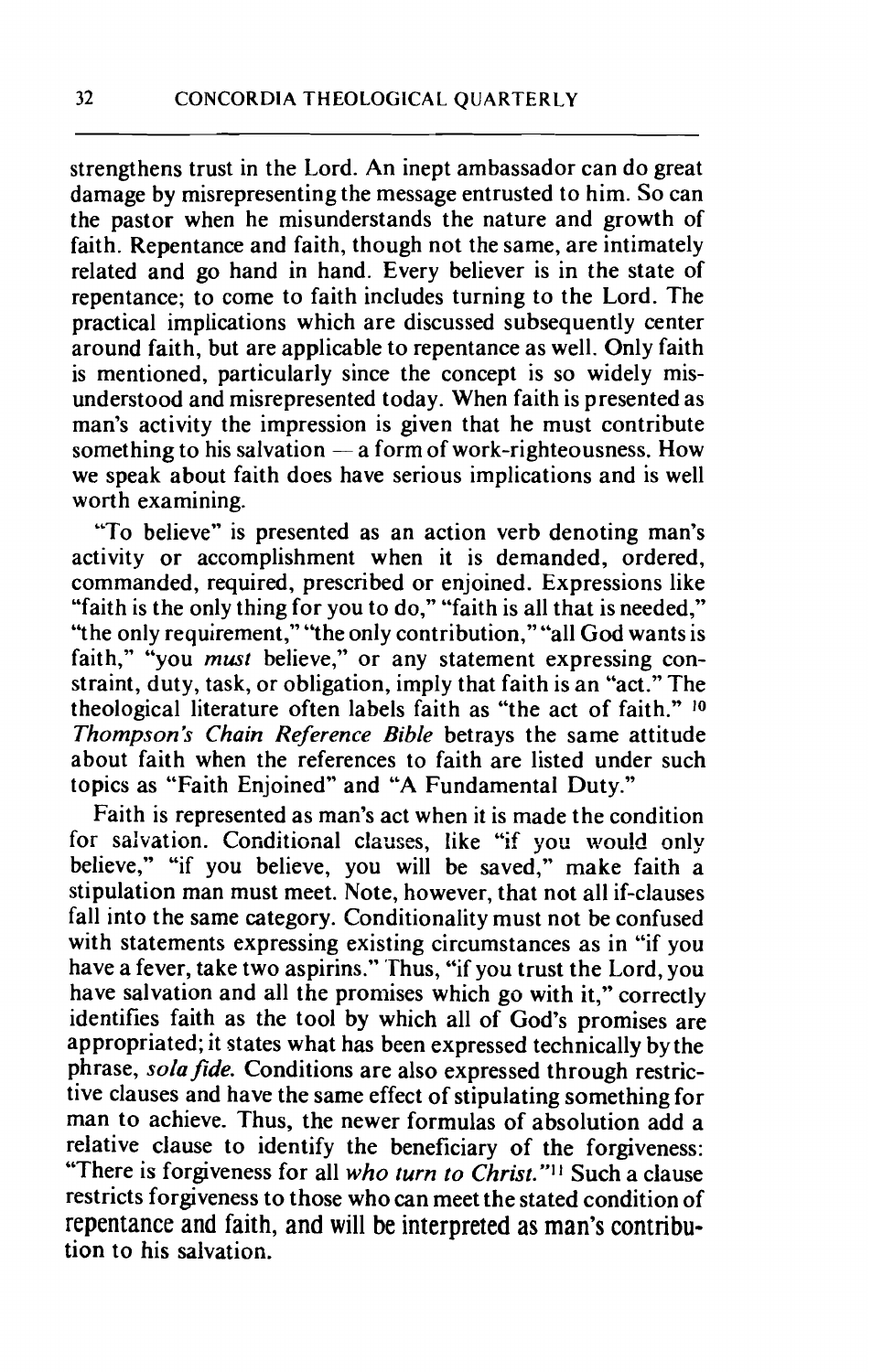Finally faith appears as man's activity when it is made the cause of justification. Thus, when faith takes precedence over, is glorified over, or is preached with scant references to God's grace and Christ's atonement, the impression is given that man contributes to his salvation. It is a misrepresentation when faith rather than God's grace is the motivating force for sanctification. When faith appears at the heart and center of justification, man's salvation is reduced to the question, "What must  $1$  do to obtain justification?" rather than, "What has God done for me?' The Gospel has been changed into a law.

How does faith develop and grow'? If the one who trusts is not the agent producing faith, under what conditions does it evolve? Common sense tells us that trust, like love, cannot be forced. It results from, and is strengthened by kindness, compassion, love, benevolence, favor, warmth, good will, consideration, etc. In the right context it can be elicited by an exhortation: "Trust me, because I have only the best intentions for you." Recent research into the question of how trust evolves between human beings is of considerable interest to theology. **'2** Trust in another person occurs under certain conditions: There is a cognitive dimension which favors its development. The trusting person must perceive that the trusted person's behavior affects him in non-trivial ways; that he is well-intentioned towards him; that his is able and willing to conduct himself in such a way as to prevent harm to him. He must have some basis for predicting how that other person will behave towards him. Sometimes increasing communication may produce better relations, that is, a greater degree of trust. Another interesting observation concerns a subjective dimension, namely, the fact that individuals vary in their response when trust is offered to them. The way one feels about oneself seems to be an important factor. People who are self-confident are more likely to trust than those plagued by self-doubt. The research presents trust as a function of communication, which serves as an instrument for its evolution and growth.

Scripture has always taught what is stated above. The research was adduced to make explicit what is subsumed in the Scriptural statements, not to validate Scripture. (Note that modern research has finally progressed to the point where it has discovered what the holy writers knew two thousand years ago.) "Faith cometh by hearing," i.e., as the result of hearing the great deeds God has done to rescue us from our plight (Rom. 10: 17). The Lord Himself mentions those who believe through the words of the Apostles (John **17;20).** Christ's witness and John's Gospel have faith as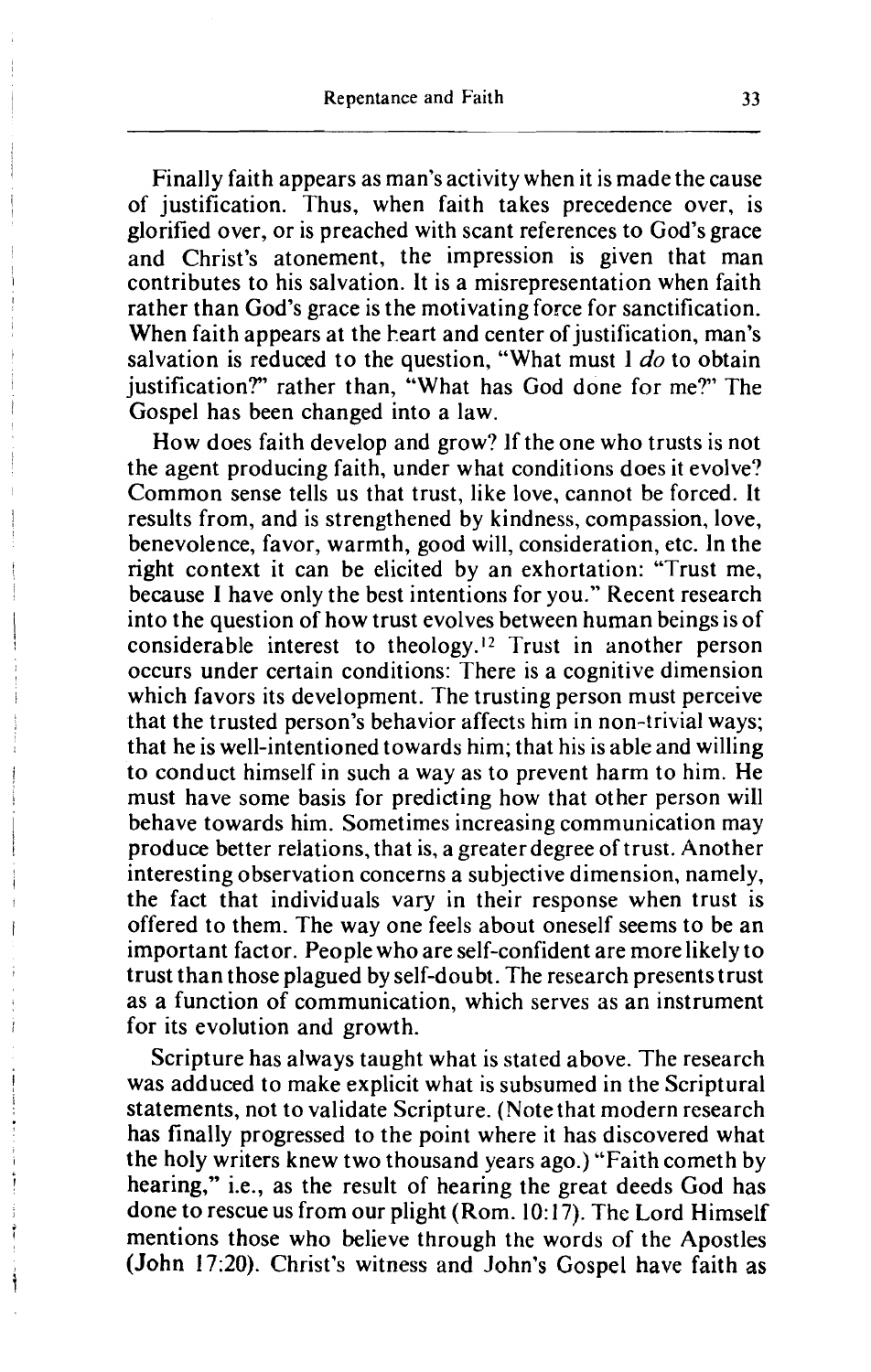their objective (John 1:7,20:31). The Samaritans believe because they have heard the words of life which the Lord told them (John 442). Thus, Scripture underscores the role of communication in the development of trust and stresses that the news of His grace and mercy are the means by which faith is created and strengthened.

Certain conclusions can be drawn for Christ's ambassadors. Note that it is the Holy Spirit who produces faith in an individual with the pastor acting as His messenger. But a messenger can do much harm and impede the effectiveness of the message. The cognitive aspect, as mentioned, is instrumental in the development of trust. The pastor must show how kind, compassionate, gracious, loving, and full of good will God is towards us; he must depict His unbounding grace and mercy to rebellious sinners and His eagerness to help us. As he proclaims the Gospel of Christ's atonement, he also affects the self-view of the listener, a second condition mentioned in the research. He assures the listener of how precious he is in the sight of God, how much God values him and everyone of His creation.

Only the message of what God has done for man produces faith. The pastor must put into prominence the Word of Reconciliation, convince his audience of God's immeasurable love and must not talk about faith primarily. or make faith the principal topic of his communication. When he proclaims the objective justification and the reconciliation of sinners through the cross, trust and confidence in such a God develops without even mentioning the word "faith" or explaining what faith is. **13** In such a context exhortations to trust God are in place. In this sense Paul answered the jailer at Philippi who had asked, "What must I do?'(Acts 16:30). The jailer meant: "What acts of penance must I do to obtain forgiveness?" Paul's reply is the antithesis of the verb to do: "You are not to do anything; on the contrary, trust the Lord." Believing is the opposite of doing, as is so clearly taught in Galatians. Paul consistently sets faith up as the direct opposite to good works or to keeping the demands of the Law.

This discussion has attempted to clarify the role which the individual assumes in repentance and faith. The question of man's involvement arises out of a linguistic confusion which treats the verbs *repent* and *believe* as action verbs rather than stative verbs. Since the subject of a stative verb is an *experiencer* who undergoes a **sensation** or **a state of mind, he cannot be viewed as an** agent performing the turning to God or the believingin the Lord. Thus, linguistics vindicates the Lutheran position. This fact goes to